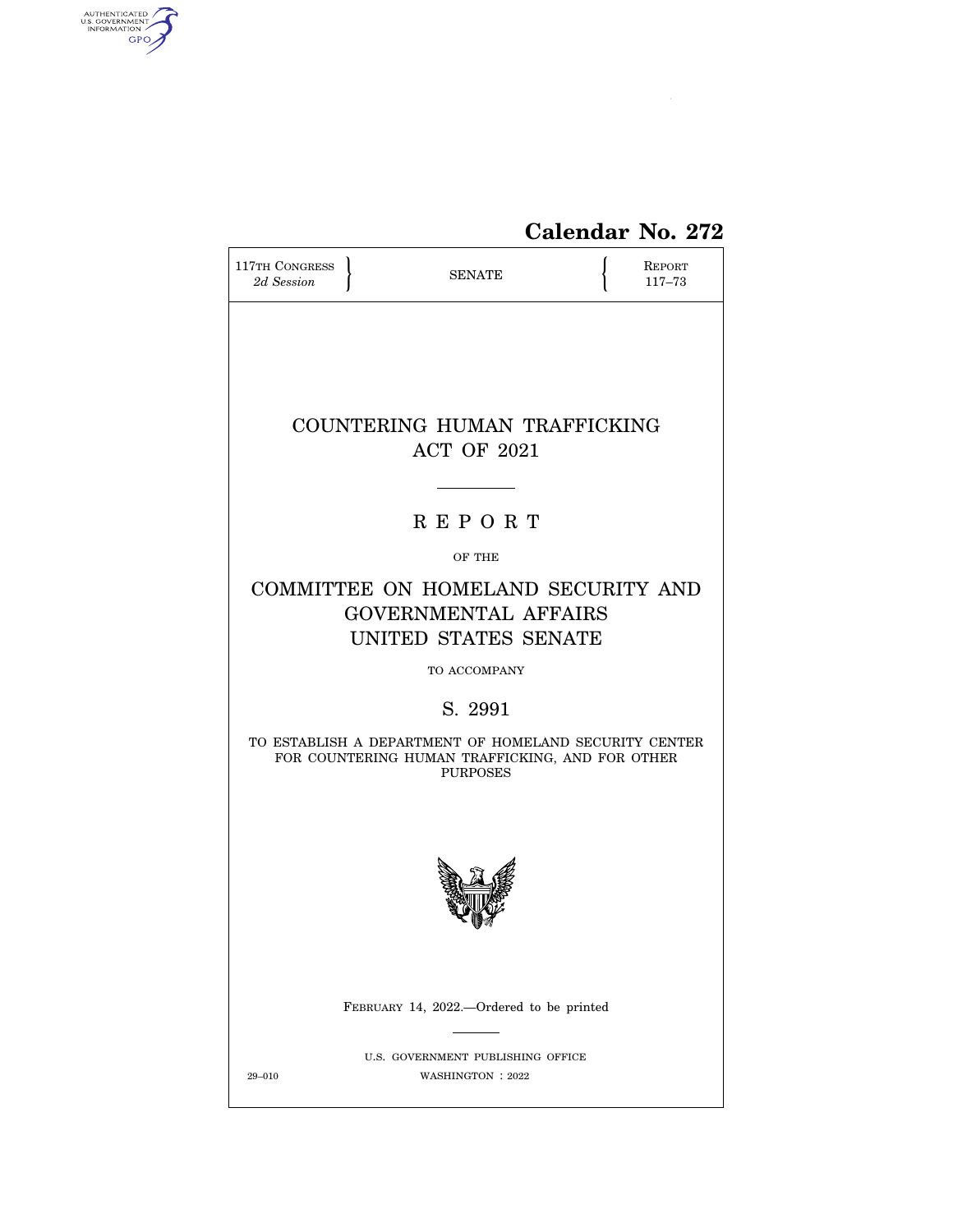#### COMMITTEE ON HOMELAND SECURITY AND GOVERNMENTAL AFFAIRS

THOMAS R. CARPER, Delaware MAGGIE HASSAN, New Hampshire KYRSTEN SINEMA, Arizona JACKY ROSEN, Nevada ALEX PADILLA, California JON OSSOFF, Georgia

GARY C. PETERS, Michigan, *Chairman*  ROB PORTMAN, Ohio RON JOHNSON, Wisconsin RAND PAUL, Kentucky JAMES LANKFORD, Oklahoma MITT ROMNEY, Utah RICK SCOTT, Florida JOSH HAWLEY, Missouri

DAVID M. WEINBERG, *Staff Director*  ZACHARY I. SCHRAM, *Chief Counsel*  CHRISTOPHER J. MULKINS, *Director of Homeland Security*  SARAH PIERCE KIRK, *Senior Counsel*  PAMELA THIESSEN, *Minority Staff Director*  ANDREW C. DOCKHAM, *Minority Chief Counsel and Deputy Staff Director*  JEREMY H. HAYES, *Minority Senior Professional Staff Member*  LAURA W. KILBRIDE, *Chief Clerk*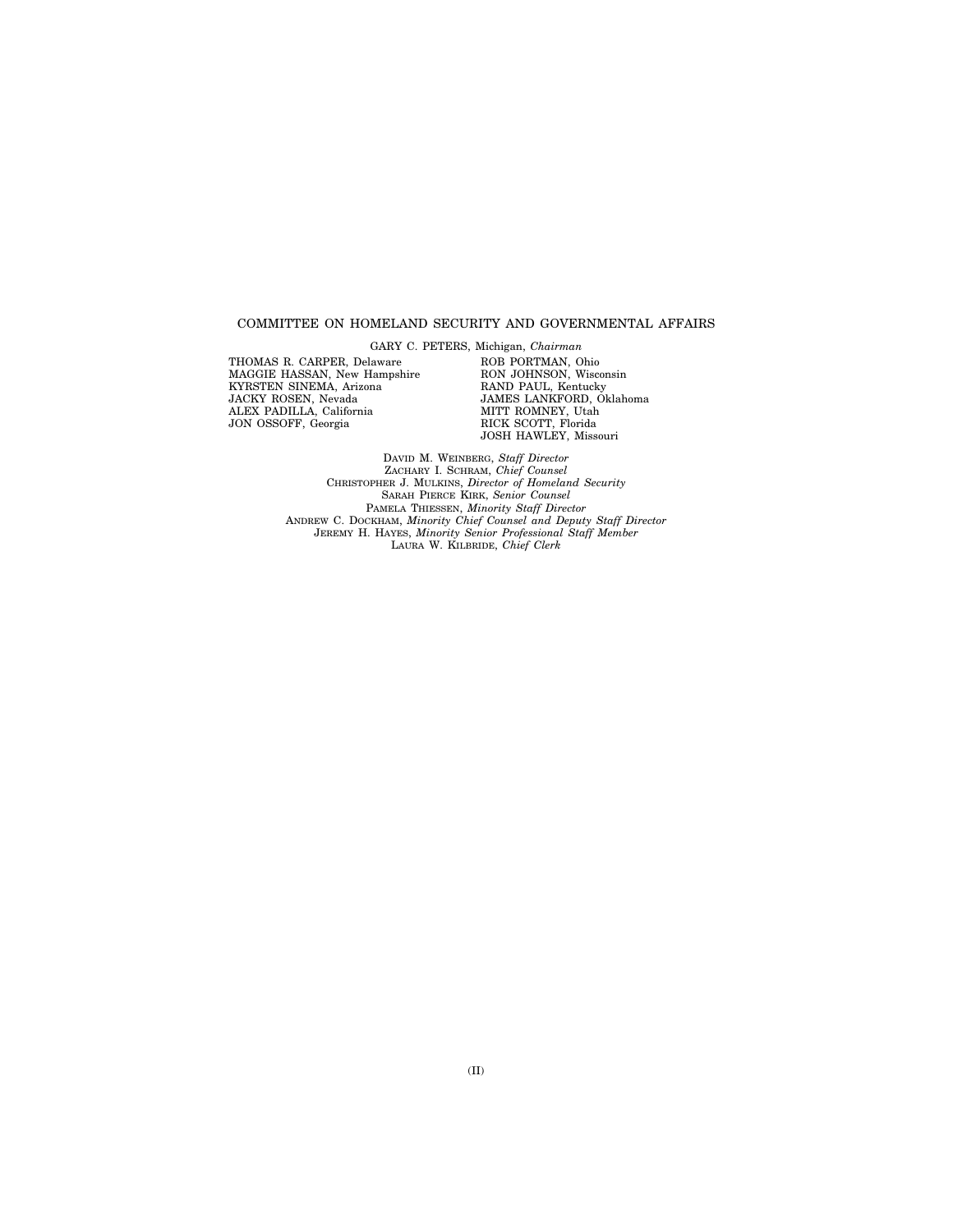| Calendar No. 272 |  |
|------------------|--|
|------------------|--|

 $D_{\alpha\alpha\alpha}$ 

117TH CONGRESS **REPORT** 2d Session **117–73** 

### COUNTERING HUMAN TRAFFICKING ACT OF 2021

FEBRUARY 14, 2022.—Ordered to be printed

Mr. PETERS, from the Committee on Homeland Security and Governmental Affairs, submitted the following

# R E P O R T

#### [To accompany S. 2991]

[Including cost estimate of the Congressional Budget Office]

The Committee on Homeland Security and Governmental Affairs, to which was referred the bill (S. 2991) to establish a Department of Homeland Security Center for Countering Human Trafficking, and for other purposes, having considered the same, reports favorably thereon with an amendment (in the nature of a substitute) and recommends that the bill, as amended, do pass.

#### **CONTENTS**

|  | 1 agu |
|--|-------|
|  |       |
|  |       |
|  |       |
|  |       |
|  |       |
|  |       |
|  |       |

#### I. PURPOSE AND SUMMARY

S. 2991, the Countering Human Trafficking Act of 2021, codifies the Center for Countering Human Trafficking (CCHT), the intercomponent operations center within the Department of Homeland Security (DHS) for countering human trafficking and importation of goods produced with forced labor. The bill also authorizes DHS to transfer the Blue Campaign and other functions and resources within the Department relating to combatting human trafficking to CCHT.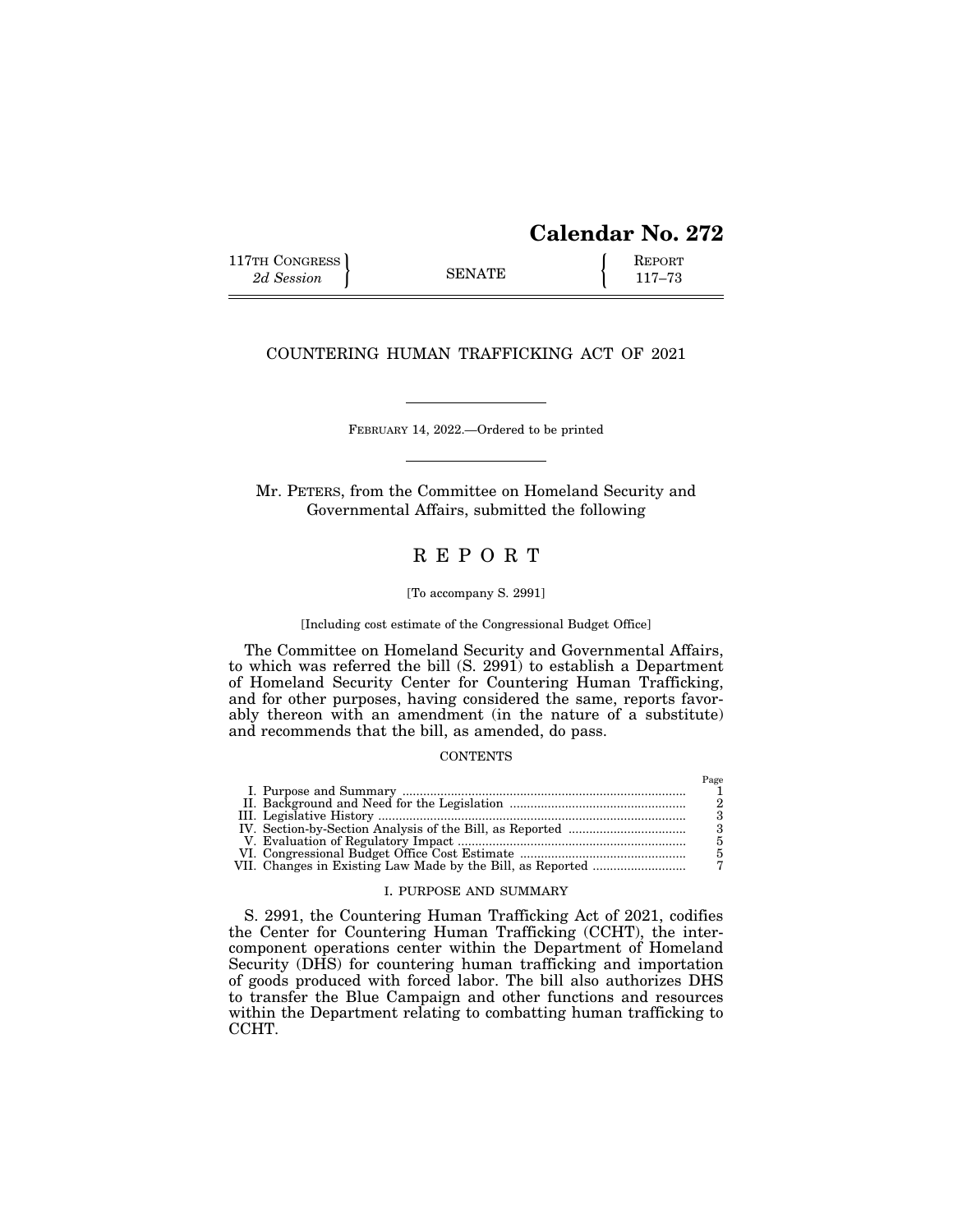#### II. BACKGROUND AND THE NEED FOR LEGISLATION

Human trafficking is a grave crime and a human rights abuse that is a national and economic security threat, undermines the rule of law, and harms the well-being of individuals and communities everywhere.1 The State Department estimates 24.9 million victims of human trafficking worldwide, including adults and children of all ages, backgrounds, and nationalities that are intentionally exploited through forced labor or commercial sex.2 In the United States specifically, the Polaris Project found that in 2019, there were over 22,326 trafficking victims and survivors.3 The actual number is likely much larger, however, as these crimes often go unreported.4

The COVID–19 pandemic has further increased the number of people at risk of human trafficking.5 According to the 2021 State Department Trafficking in Persons Report, traffickers took advantage of individuals and communities in crisis due to the pandemic.6 Governments were forced to divert resources away from anti-trafficking efforts, resulting in ''decreased protection measures and service provision for victims, reduction of preventative efforts, and hindrances to investigations and prosecutions of traffickers".7 Eradicating this crime requires careful collaboration to not only disrupt and dismantle human trafficking organizations, but also provide support and protection to victims.

The previous two presidential administrations have taken steps to improve intergovernmental collaboration on combatting human trafficking. Under the Obama Administration, the President's Interagency Task Force to Monitor and Combat Trafficking in Persons focused on collaboration across the federal government, supporting prosecutorial capacity to charge traffickers, and improving victim-identification and assistance efforts. In 2015, President Obama signed into law the Trade Facilitation and Trade Enforcement Act, which gives Customs and Border Protection broad authority to prevent entry of imported goods that are suspected to be made with forced labor.<sup>8</sup>

In October 2020, DHS launched the CCHT, creating a centralized location for subject matter experts to coordinate and expand efforts to fight human trafficking.9 Since its establishment, CCHT has made significant progress, providing much-needed support and analysis to criminal investigators in the field, delivering comprehensive trainings to both domestic and international audiences,

<sup>1</sup>*See* U.S. Department of State, About Human Trafficking (www.state.gov/humantraffickingabout-human-trafficking) (accessed Jan. 10, 2022). 2 *Id.* 

<sup>&</sup>lt;sup>3</sup>Polaris Project, 2019 U.S. National Human Trafficking Hotline Statistics (https:// polarisproject.org/2019-us-national-human-trafficking-hotline-statistics) (accessed Jan. 10, 2022).<br>4 National Institute of Justice, Gaps in Reporting Human Trafficking Incidents Result in Sig-<br>nificant Undercounting (Aug.

trafficking-incidents-result-significant-undercounting).<br>
<sup>5</sup> *Covid-19 pandemic increased number of people at risk of human trafficking*, CNN (July 1,<br>
2021) (www.cnn.com/2021/07/01/politics/2021-trafficking-in-persons-re

<sup>2021) (</sup>www.cnn.com/2021/07/01/politics/2021-trafficking-in-persons-report-covid/index.html). 6Department of State, *Trafficking in Persons Report* (June 2021) (www.state.gov/wp-content/ uploads/2021/09/TIPR-GPA-upload-07222021.pdf). 7 *Id.* 

<sup>8</sup>White House, *Obama Administration Efforts to Combat Human Trafficking* (Jan. 13, 2017) (https://obamawhitehouse.archives.gov/blog/2017/01/13/obama-administration-efforts-combat-

human-trafficking-0).<br><sup>9</sup> White House, *The Trump Administration is Committed to Combating Human Trafficking<br>and <i>Protecting The Innocent* (Oct. 20, 2020) (https://trumpwhitehouse.archives.gov/briefings-<br>statements/trump-a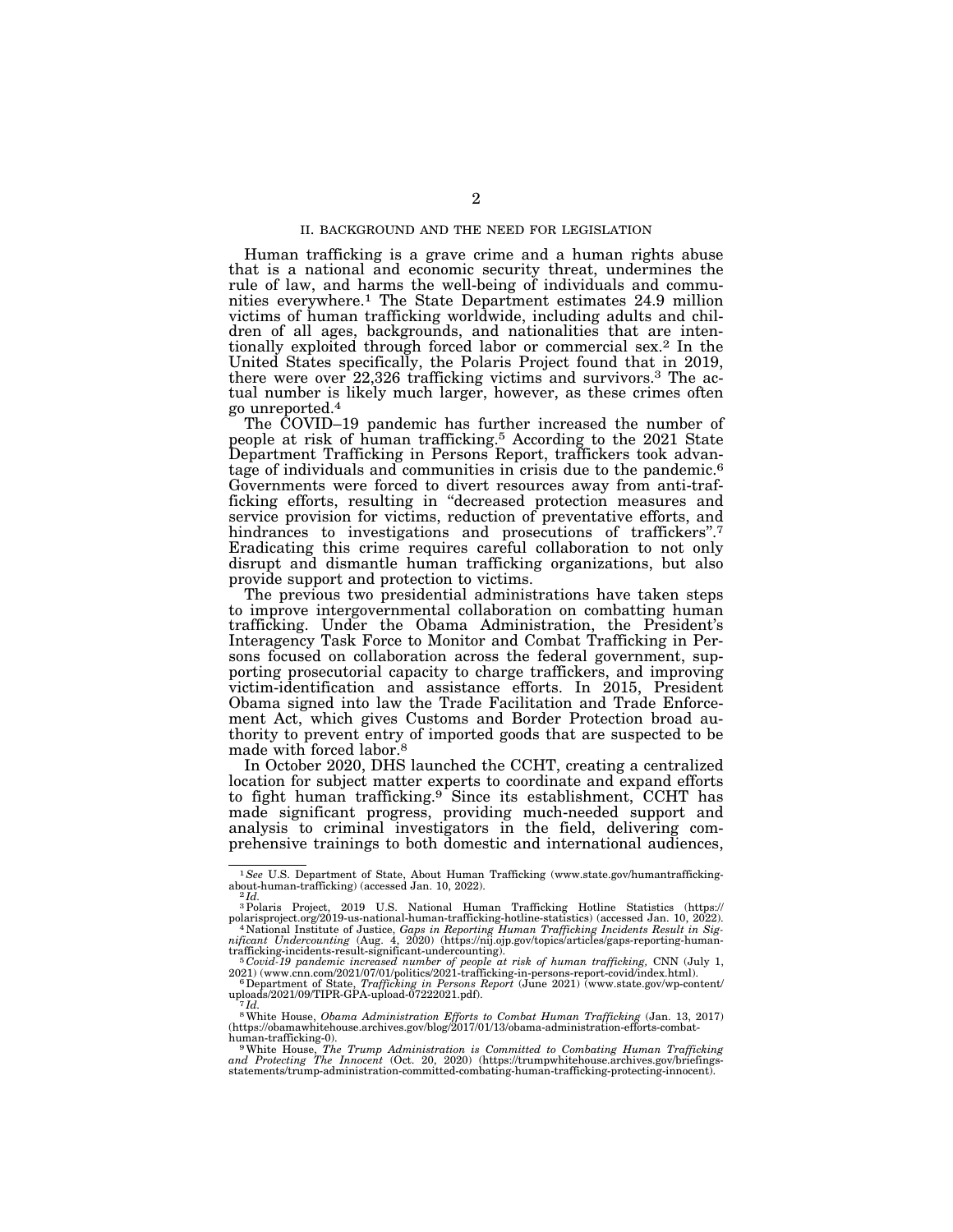and focusing on promoting a victim-centered approach.10 However, CCHT is not formally codified as it currently exists, and therefore lacks the permanency and long-term funding necessary to bolster its efforts.

The Countering Human Trafficking Act makes CCHT permanent within DHS to ensure the gains seen over the last few years can be maintained and expanded upon. This legislation will also increase coordination between DHS components to combat human trafficking and the importation of products that are made with forced labor. It allows CCHT to build out permanent staff with special agents, criminal analysts, and other subject-matter experts. This legislation allows CCHT to modernize its information systems and operations to support worldwide investigations on human trafficking and forced labor in supply chains. The bill also transfers the Blue Campaign, a national public awareness effort designed to educate law enforcement and the public to recognize human trafficking, to CCHT.

#### III. LEGISLATIVE HISTORY

Chairman Gary Peters (D–MI) introduced S. 2991, the Countering Human Trafficking Act of 2021, on October 18, 2021, with Senator Rob Portman (R–OH). The bill was referred to the Committee on Homeland Security and Governmental Affairs.

The Committee considered S. 2991 at a business meeting on November 3, 2021. During the business meeting, a substitute amendment that transferred the Blue Campaign and other functions and resources within the Department relating to combatting human trafficking to CCHT was offered by Chairman Peters and Ranking Member Portman and accepted by unanimous consent. Senator Johnson offered an amendment to prohibit the cancellation of certain contracts for physical barriers or other border security measures, which was not adopted by roll call vote of 7 yeas to 7 nays. Senator Lankford also offered an amendment to terminate the interagency taskforce on the reunification of families, which was not adopted by roll call vote of 7 yeas to 7 nays. The bill, as amended by the Peters-Portman Substitute Amendment, was ordered reported favorably by voice vote. Senators present for the vote on the bill were: Peters, Hassan, Sinema, Rosen, Padilla, Ossoff, Portman, Johnson, Lankford, Romney, Scott, and Hawley.

#### IV. SECTION-BY-SECTION ANALYSIS OF THE BILL, AS REPORTED

#### *Sec. 1. Short title*

This section designates the short name of the bill as the "Countering Human Trafficking Act of 2021''.

#### *Sec. 2. Sense of Congress*

This section establishes the sense of Congress that (1) the victimcentered approach must become universally understood, adopted, and practiced; (2) criminal justice efforts must increase the focus on, and adeptness at, investigating and prosecuting forced labor cases; (3) corporations must eradicate forced labor from their sup-

 $^{10}$  U.S. Department of Homeland Security, DHS Takes Victim-Centered Approach on First Anniversary of Center for Countering Human Trafficking (Oct. 20, 2021) (www.dhs.gov/news/2021/ 10/20/dhs-takes-victim-centered-appro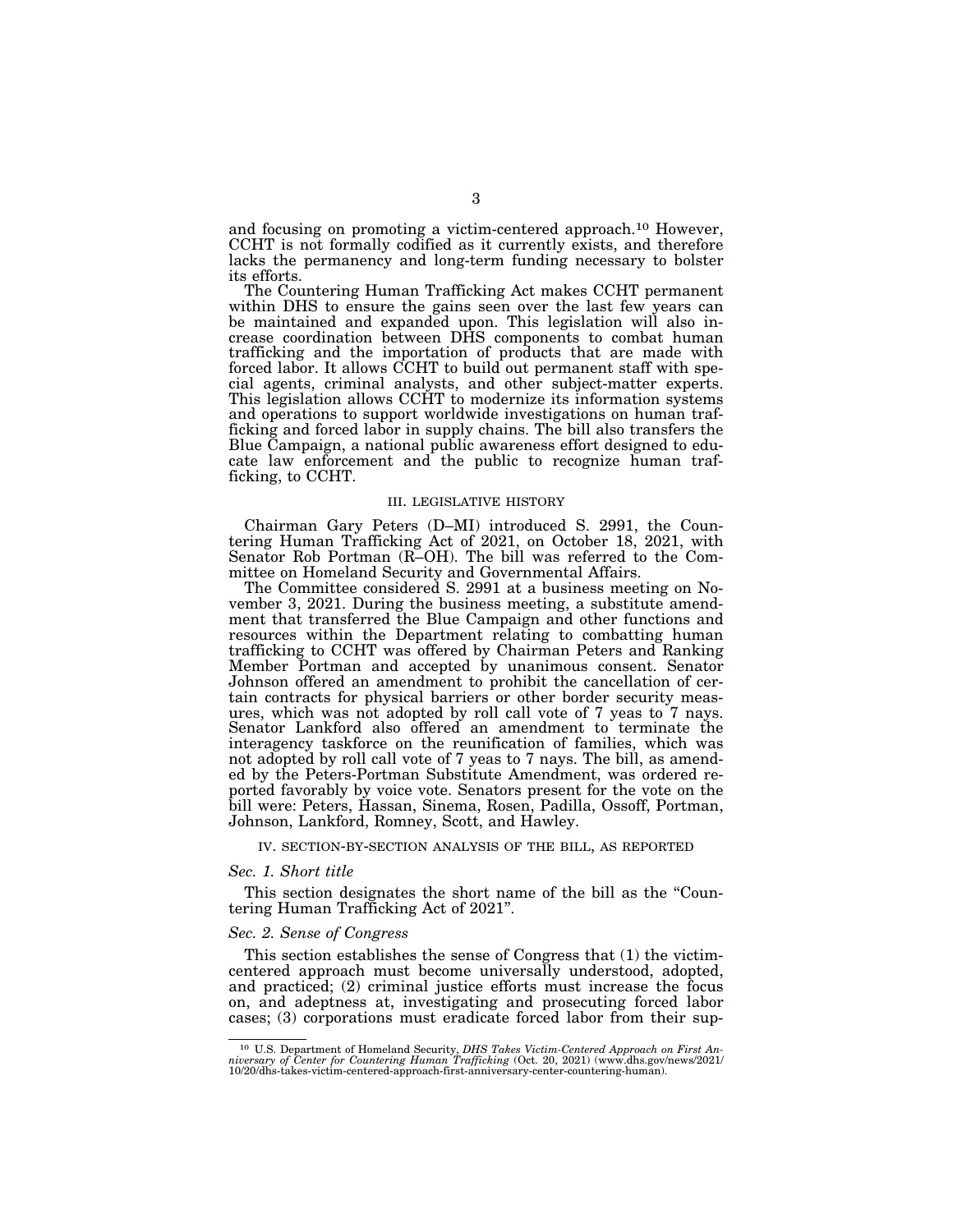ply chains; (4) DHS must lead by example by ensuring its government supply chains are not tainted by forced labor and leveraging its authorities against the importation of goods produced with forced labor; and (5) human trafficking training, awareness, identification, and screening efforts are a necessary first step and should be evidence-based to be most effective.

#### *Sec. 3. Department of Homeland Security Center for Countering Human Trafficking*

Subsection (a) places CCHT within Immigration and Customs Enforcement's Homeland Security Investigations (HSI) Office, makes HSI the administrator of CCHT, and requires HSI to maintain and update a concept of operations that outlines participants, funding, core functions, and personnel to accommodate the mission and threat. This subsection also establishes the minimum core personnel requirements, requiring DHS to ensure that CCHT is staffed with at least 45 employees across different areas of responsibility and expertise.

Subsection (b) creates an Operations Unit within CCHT that will support criminal investigations of human trafficking, augment the enforcement of the prohibition on the importation of goods produced with forced labor, coordinate a DHS-wide effort to conduct procurement audits and enforcement actions to mitigate the risk of human trafficking through DHS acquisitions and contracts, and support all CCHT enforcement efforts with intelligence.

Subsection (c) creates a Protection and Awareness Programs Unit within CCHT that will do the following: incorporate a victim-centered approach throughout DHS policies, training, and practices; operate a comprehensive Continued Presence program to process applications for temporary immigration protection for potential witnesses; conduct and assist with DHS human trafficking training, screening, and identification efforts; operate the Blue Campaign's nationwide public awareness effort, among other efforts; and coordinate external engagement on human trafficking with critical partners.

# *Sec. 4. Specialized Initiatives*

This section creates the DHS Human Trafficking Information Modernization Initiative, a specialized initiative within CCHT. Under this initiative, CCHT, with the assistance of the DHS Science and Technology Directorate's Office of Science and Engineering Social Science and the Digital Forensics Technology Centers, will develop a strategy and proposal to modify systems and processes and apply analytics throughout DHS that are related to the CCHT mission. CCHT will then submit the completed strategy and proposal to Congress.

#### *Sec. 5. Reports*

This section directs DHS components to share information with CCHT for a more robust understanding of human trafficking. This section also directs CCHT to report to Congress on any legislative gaps within one year from enactment.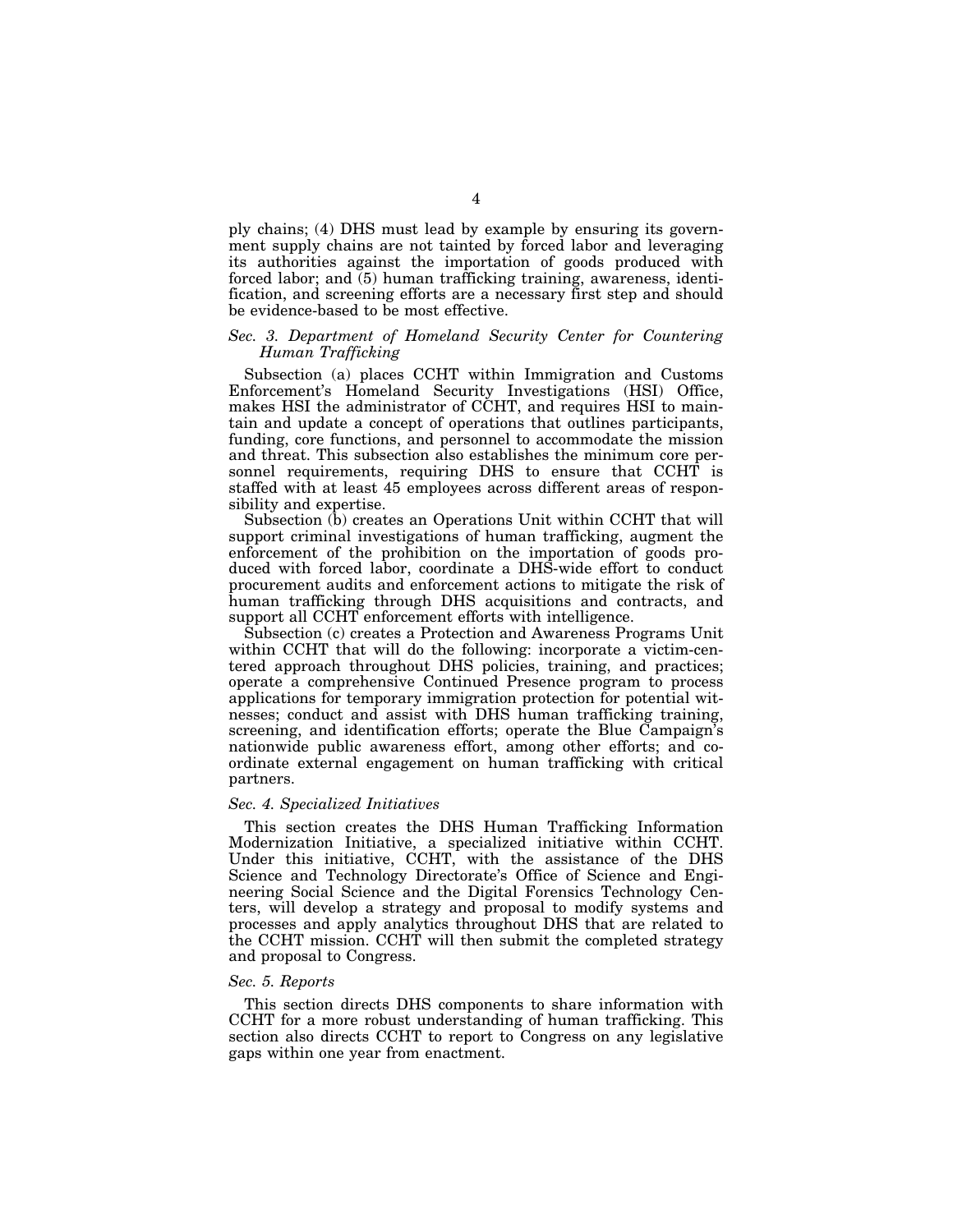# *Sec. 6. Transfer of Other Functions Related to Human Trafficking*

This section transfers the DHS Blue Campaign from the Office of Partnership and Engagement to CCHT and authorizes the DHS Secretary to transfer other functions and resources related to combatting human trafficking to CCHT, so long as the Secretary first notifies the appropriate committees.

#### *Sec. 7. Authorization of Appropriations*

This section authorizes \$14,000,000 to be appropriated to the DHS Secretary to carry out the Act.

#### V. EVALUATION OF REGULATORY IMPACT

Pursuant to the requirements of paragraph 11(b) of rule XXVI of the Standing Rules of the Senate, the Committee has considered the regulatory impact of this bill and determined that the bill will have no regulatory impact within the meaning of the rules. The Committee agrees with the Congressional Budget Office's statement that the bill contains no intergovernmental or private-sector mandates as defined in the Unfunded Mandates Reform Act (UMRA) and would impose no costs on state, local, or tribal governments.

#### VI. CONGRESSIONAL BUDGET OFFICE COST ESTIMATE

U.S. CONGRESS, CONGRESSIONAL BUDGET OFFICE, *Washington, DC, January 19, 2022.* 

Hon. GARY PETERS,

*Chairman, Committee on Homeland Security and Governmental Affairs, U.S. Senate, Washington, DC.* 

DEAR MR. CHAIRMAN: The Congressional Budget Office has prepared the enclosed cost estimate for S. 2991, the Countering Human Trafficking Act of 2021.

If you wish further details on this estimate, we will be pleased to provide them. The CBO staff contact is Lindsay Wylie.

Sincerely,

PHILLIP L. SWAGEL, *Director.* 

Enclosure.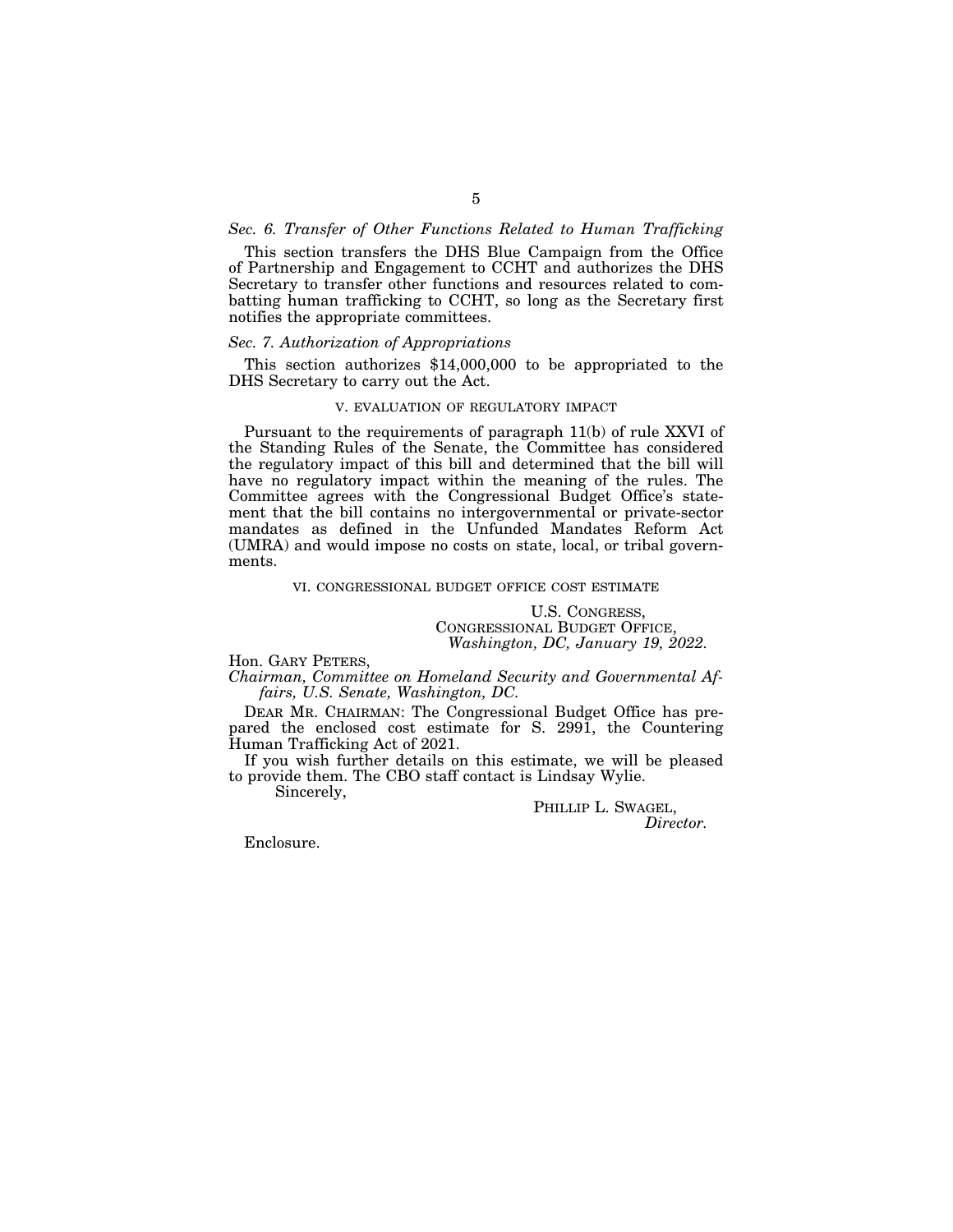| S. 2991, Countering Human Trafficking Act of 2021<br>As ordered reported by the Senate Committee on Homeland Security and Governmental Affairs on<br><b>November 3, 2021</b> |         |                                     |               |  |
|------------------------------------------------------------------------------------------------------------------------------------------------------------------------------|---------|-------------------------------------|---------------|--|
| By Fiscal Year, Millions of Dollars                                                                                                                                          | 2022    | 2022-2026                           | 2022-2031     |  |
| Direct Spending (Outlays)                                                                                                                                                    | $\star$ |                                     |               |  |
| <b>Revenues</b>                                                                                                                                                              | O       | o                                   |               |  |
| Increase or Decrease (-)<br>in the Deficit                                                                                                                                   |         |                                     |               |  |
| <b>Spending Subject to</b><br><b>Appropriation (Outlays)</b>                                                                                                                 |         | 18                                  | not estimated |  |
| Statutory pay-as-you-go<br>procedures apply?                                                                                                                                 | Yes     | <b>Mandate Effects</b>              |               |  |
| Increases on-budget deficits in any<br>of the four consecutive 10-year                                                                                                       | No      | Contains intergovernmental mandate? | No.           |  |
| periods beginning in 2032?                                                                                                                                                   |         | Contains private-sector mandate?    | No            |  |
| $*$ = between zero and \$500,000.                                                                                                                                            |         |                                     |               |  |

S. 2991 would codify and expand the Department of Homeland Security's (DHS) Center for Countering Human Trafficking (CCHT) within Immigration and Customs Enforcement (ICE). CCHT is responsible for coordinating DHS efforts to combat human trafficking through law enforcement efforts and victim assistance programs. The bill would require DHS to ensure CCHT is staffed with at least 45 employees in various positions, subject to the availability of appropriated funds.

S. 2991 also would require that the director of CCHT develop a strategy to improve the effectiveness of its programs and to report to the Congress within one year of enactment about legislation that would be needed to facilitate an end to human trafficking. Finally, the bill would allow DHS to transfer any other department resources dedicated to combatting human trafficking to CCHT.

S. 2991 would authorize  $$14$  million to carry out the bill's requirements. CCHT currently has 21 full-time employees funded by ICE. Furthermore, DHS has seven additional employees dedicated to combatting human trafficking, for a total of 28 full-time department employees that would be allocated to the expanded CCHT under the bill. Using information from ICE about the cost of similar programs, and assuming S. 2991 is enacted in mid-fiscal year 2022, CBO estimates it would cost approximately \$1 million in 2022 and between \$4 million and \$5 million each year thereafter above current funding amounts for DHS activities to counter human trafficking to hire the remaining 17 employees and implement the other requirements of the bill. In total, CBO estimates the agency would require \$18 million over the 2022–2026 period to implement S. 2991, or \$4 million more than the authorized amount. Such spending would be subject to the availability of appropriated funds.

To develop the strategy under S. 2991, the bill would require each subagency of DHS to share information and data with CCHT. U.S. Citizenship and Immigration Services (USCIS), a subagency of DHS, is allowed to use fees to cover its operating costs that can be spent without further appropriations action, which is classified as direct spending. CBO estimates that any net changes in direct